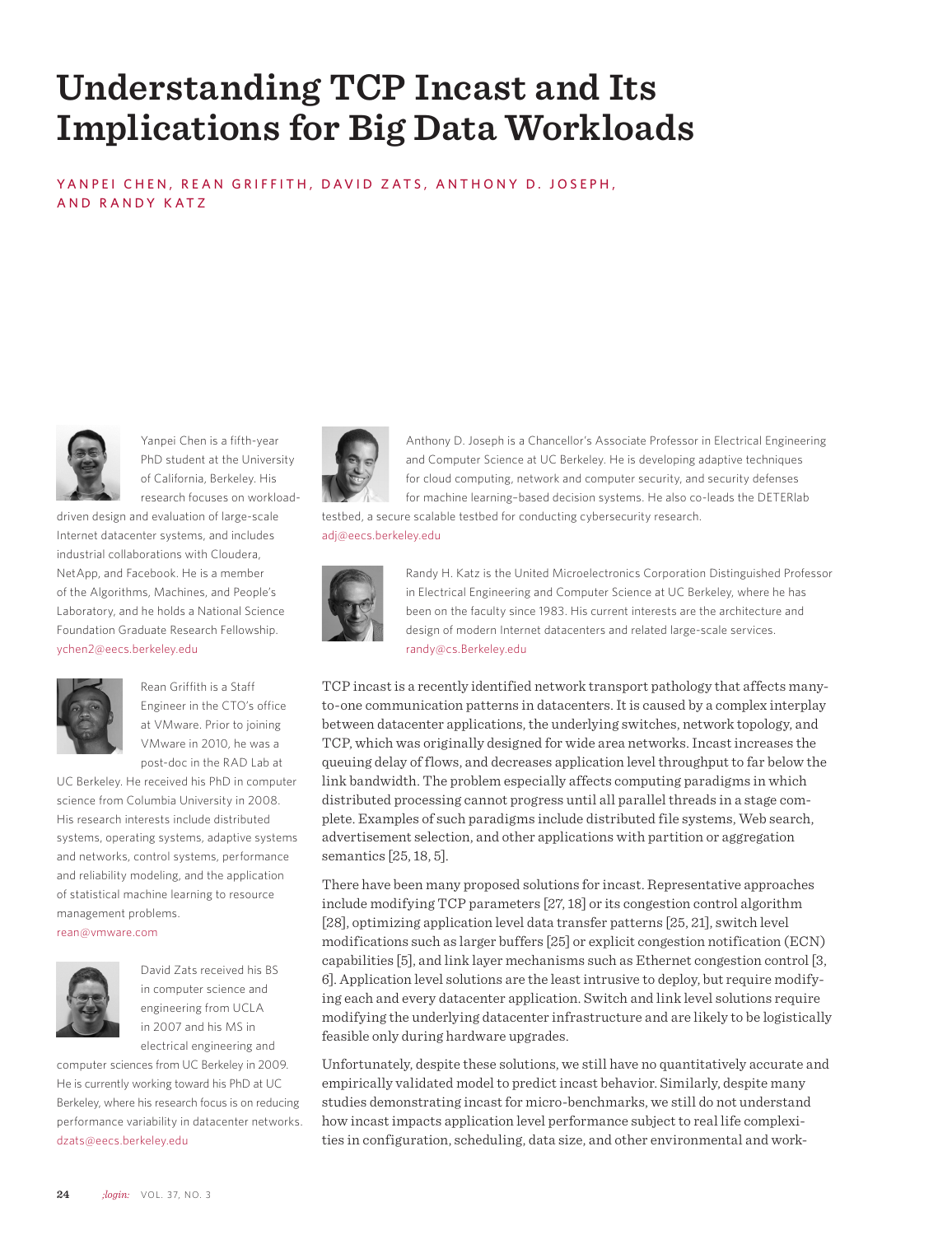load properties. These concerns create justified skepticism on whether we truly understand incast at all, whether it is even an important problem for a wide class of workloads, and whether it is worth the effort to deploy various incast solutions in front-line, business-critical datacenters.

We seek to understand how incast impacts the emerging class of big data workloads. Canonical big data workloads help solve needle-in-a-haystack type problems and extract actionable insights from large-scale, potentially complex and unformatted data. We do not propose in this article yet another solution for incast. Rather, we focus on developing a deep understanding of one existing solution: reducing the minimum length of TCP retransmission time out (RTO) from 200 ms to 1 ms [27, 18]. We believe TCP incast is fundamentally a transport layer problem; thus, a solution at this level is best.

The first half of this article develops and validates a quantitative model that accurately predicts the onset of incast and TCP behavior both before and after. The second half of this article investigates how incast affects the Apache Hadoop implementation of MapReduce, an important example of a big data application. We close the article by reflecting on some technology and data analysis trends surrounding big data, speculate on how these trends interact with incast, and make recommendations for datacenter operators.

# **Toward an Analytical Model**

We use a simple network topology and workload to develop an analytical model for incast, shown in Figure 1. This is the same setup as that used in prior work [25, 27, 18]. We choose this topology and workload to make the analysis tractable.



**Figure 1**: Simple setup to observe incast

The workload is as follows. The receiver requests k blocks of data from a set of *N* storage servers—in our experiments k = 100 and *N* varies from 1 to 48. Each block is striped across *N* storage servers. For each block request received, a server responds with a fixed amount of data. Clients do not request block k+1 until all the fragments of block k have been received. This leads to a *synchronized read pattern* of data requests. We reuse the storage server and client code in [25, 27, 18]. The performance metric for these experiments is *application-level goodput*, i.e., the total bytes received from all senders divided by the finishing time of the *last* sender.

We conduct our experiments on the DETER Lab testbed [12], where we have full control over the non-virtualized node OS, as well as the network topology and speed. We used 3 GHz dual-core Intel Xeon machines with 1 Gbps network links. The nodes run standard Linux 2.6.28.1. This was the most recent mainline Linux distribution in late 2009, when we obtained our prior results [18]. We present results using both a relatively shallow-buffered Nortel 5500 switch (4 KB per port) and a more deeply buffered HP Procurve 5412 switch (64 KB per port).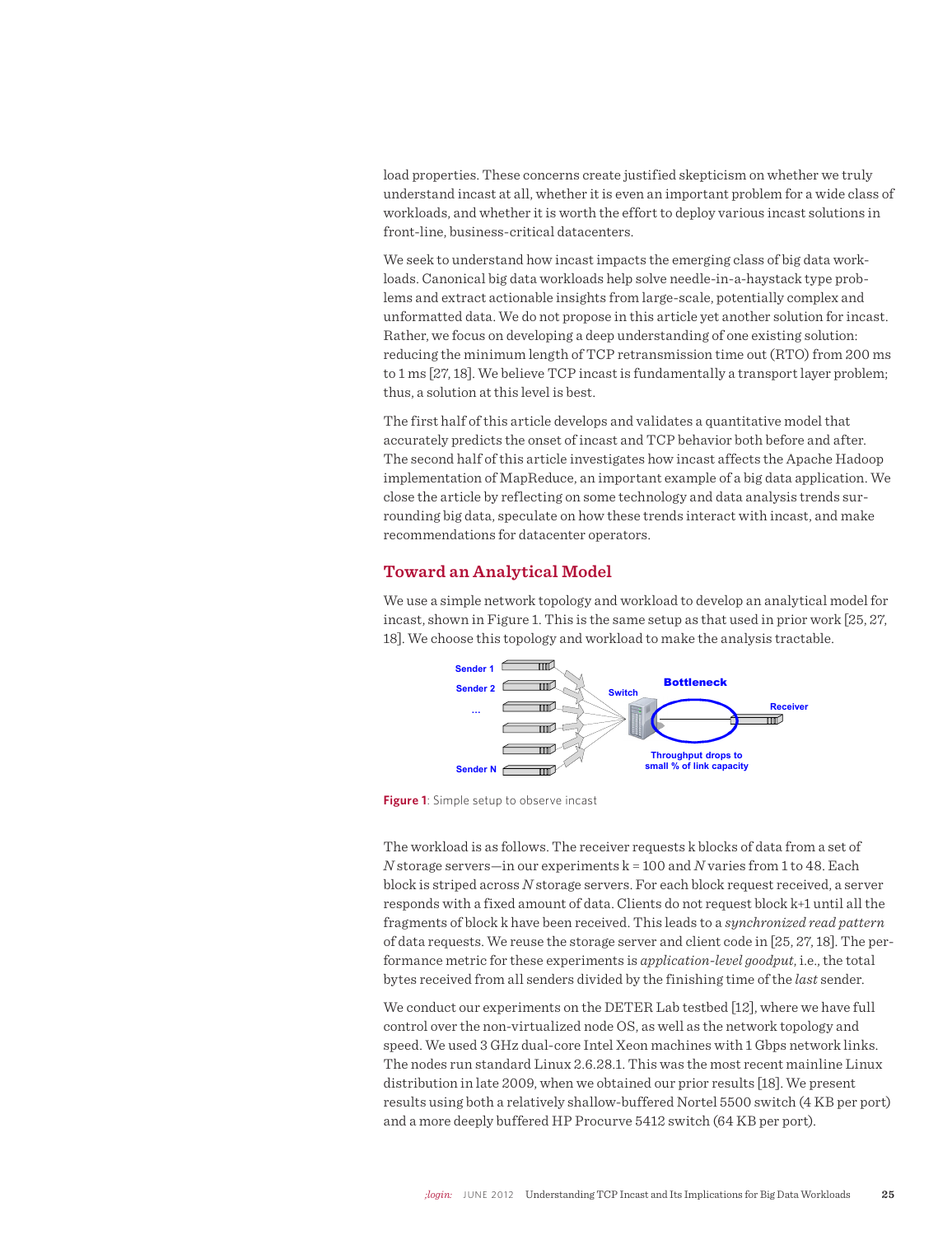## *Flow Rate Models*

The simplest model for incast is based on two competing behaviors as we increase *N*, the number of concurrent senders. The first behavior occurs before the onset of incast and reflects the intuition that goodput is the block size divided by the transfer time. Ideal transfer time is just the sum of a round trip time (RTT) and the ideal send time. Equation 1 captures this idea.

 $Goodput_{beforeIncast} = idealGoodputPerSender \times N$ 

$$
= \frac{blockSize}{idealTransferTime} \times N
$$
  
= 
$$
\frac{blockSize}{RTT + \frac{blockSize}{perSenderBandwidth}} \times N
$$
  
= 
$$
\frac{blockSize}{RTT + \frac{blockSize}{linkBandwidth}} \times N
$$
 (1)

Incast occurs when there are some *N* > 1 concurrent senders, and the goodput drops significantly. After the onset of incast, TCP retransmission time out (RTO) represents the dominant effect. Transfer time becomes RTT + RTO + ideal send time, as captured in Equation 2. The goodput collapse represents a transition between the two behavior modes.

 $Goodput_{incast} = goodputPerSender \times N$ 

$$
= \frac{blockSize}{RTO + idealTransferTime} \times N
$$
\n
$$
= \frac{blockSize}{RTO + RTT + \frac{blockSize}{perSenderBandwidth}} \times N
$$
\n
$$
= \frac{blockSize}{RTO + RTT + \frac{blockSize \times N}{linkBandwidth}} \times N
$$
\n(2)

Figure 2 gives some intuition with regard to Equations 1 and 2. We substitute block-Size = 64KB, 256 KB, 1024 KB, and 64 MB, as well as RTT = 1 ms, and RTO = 200 ms. Before the onset of incast (Equation 1), the goodput increases as *N* increases, although with diminishing rate, asymptotically approaching the full link bandwidth. The curves move vertically upwards as block size increases. This reflects the fact that larger blocks result in a larger fraction of the ideal transfer time spent transmitting data, versus waiting for an RTT to acknowledge that the transmission completed. After incast occurs (Equation 2), RTO dominates the transfer time for small block sizes. Again, larger blocks lead to RTO forming a smaller ratio versus ideal transmission time. The curves move vertically upwards as block size increases.



**Figure 2:** Flow rate model for incast, showing ideal behavior (solid lines, Equation 1) and incast behavior caused by RTOs (dotted lines, Equation 2). The incast goodput collapse comes from the transition between the two TCP operating modes.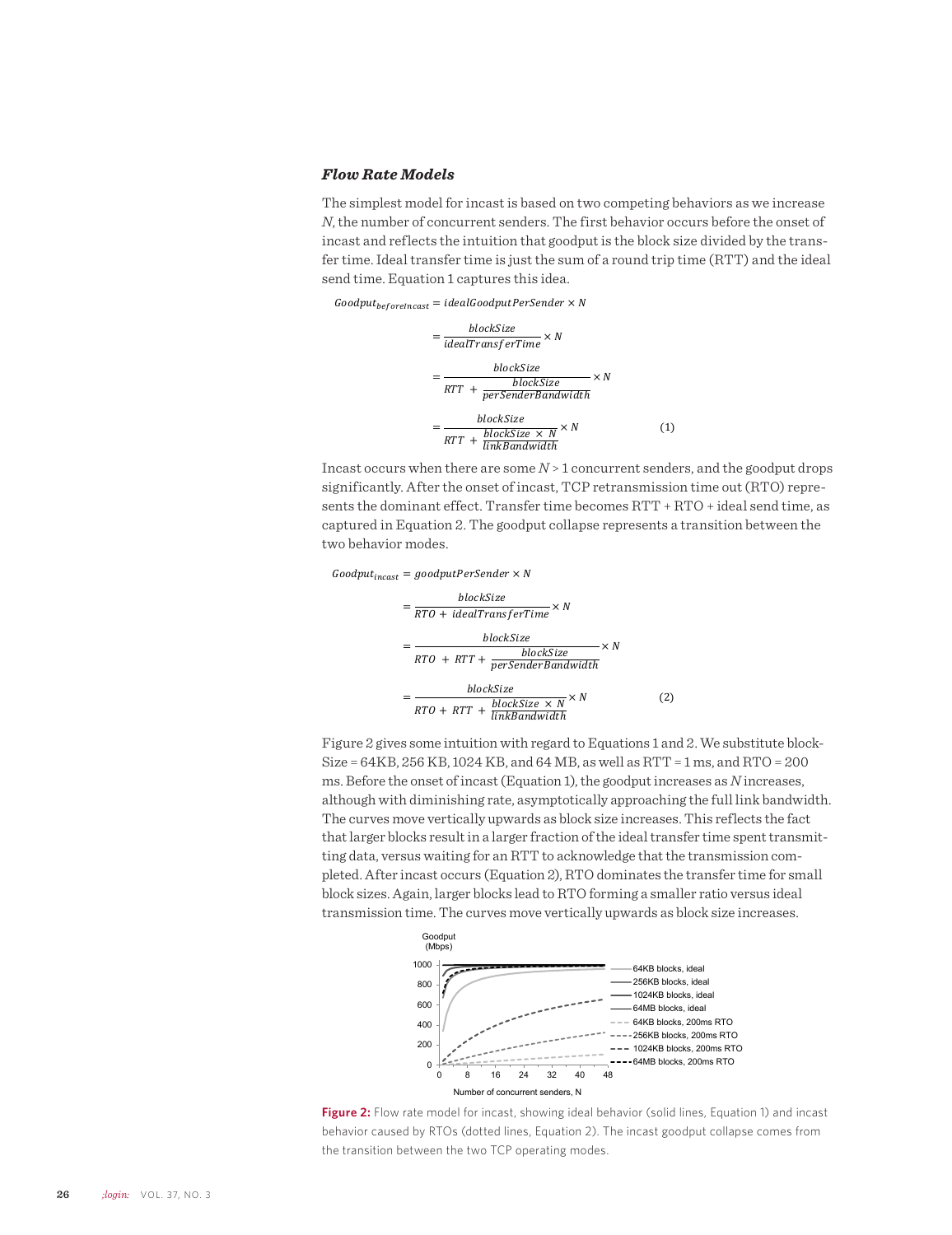# *Empirical Verification*



**Figure 3:** Empirical verification of flow rate incast model. Error bars represent 95% confidence interval around the average of five repeated measurements. This shows that (1) incast goodput collapse begins at  $N = 2$  senders, and (2) behavior after goodput collapse verifies Equation 2.

This model matches well with our empirical measurements. Figure 3 superpositions the model on our previously presented data in [18]. There, we fix block size at 256 KB and set RTO to 100 ms and 200 ms. The switch is a Nortel 5500 (4 KB per port). For simplicity, we use RTT = 1 ms for the model. Goodput collapse begins at  $N = 2$ , and we observe behavior for Equation 2 only. The empirical measurements (solid lines) match the model (dotted-lines) almost exactly.



**Figure 4:** Empirical verification of flow rate TCP model before onset of incast. RTO is 200 ms. Error bars represent 95% confidence interval around the average of five repeated measurements. This shows (1) that behavior before goodput collapse verifies Equation 1, and (2) the onset of incast goodput collapse predicted by switch buffer overflow during slow start (Equation 3).

We use a more deeply buffered switch to verify Equation 1. As we discuss later, the switch buffer size determines the onset of incast. Figure 4 shows the behavior using the HP Procurve 5412 switch (64 KB per port). Behavior before goodput collapse qualitatively verifies Equation 1—the goodput increases as *N* increases, although with diminishing rate; the curves move vertically upwards as block size increases. We can see this graphically by comparing the curves in Figure 4 before the goodput collapse to the corresponding curves in Figure 2.

*Takeaway: Flow rate model captures behavior before onset of incast. TCP RTO dominates behavior after onset of incast.* 

### *Predicting the Onset of Incast*

Figure 4 also shows that goodput collapse occurs at different *N* for different block sizes. We can predict the location of the onset of goodput collapse by detailed modeling of TCP slow start and buffer occupancy. Table 1 shows the slow start conges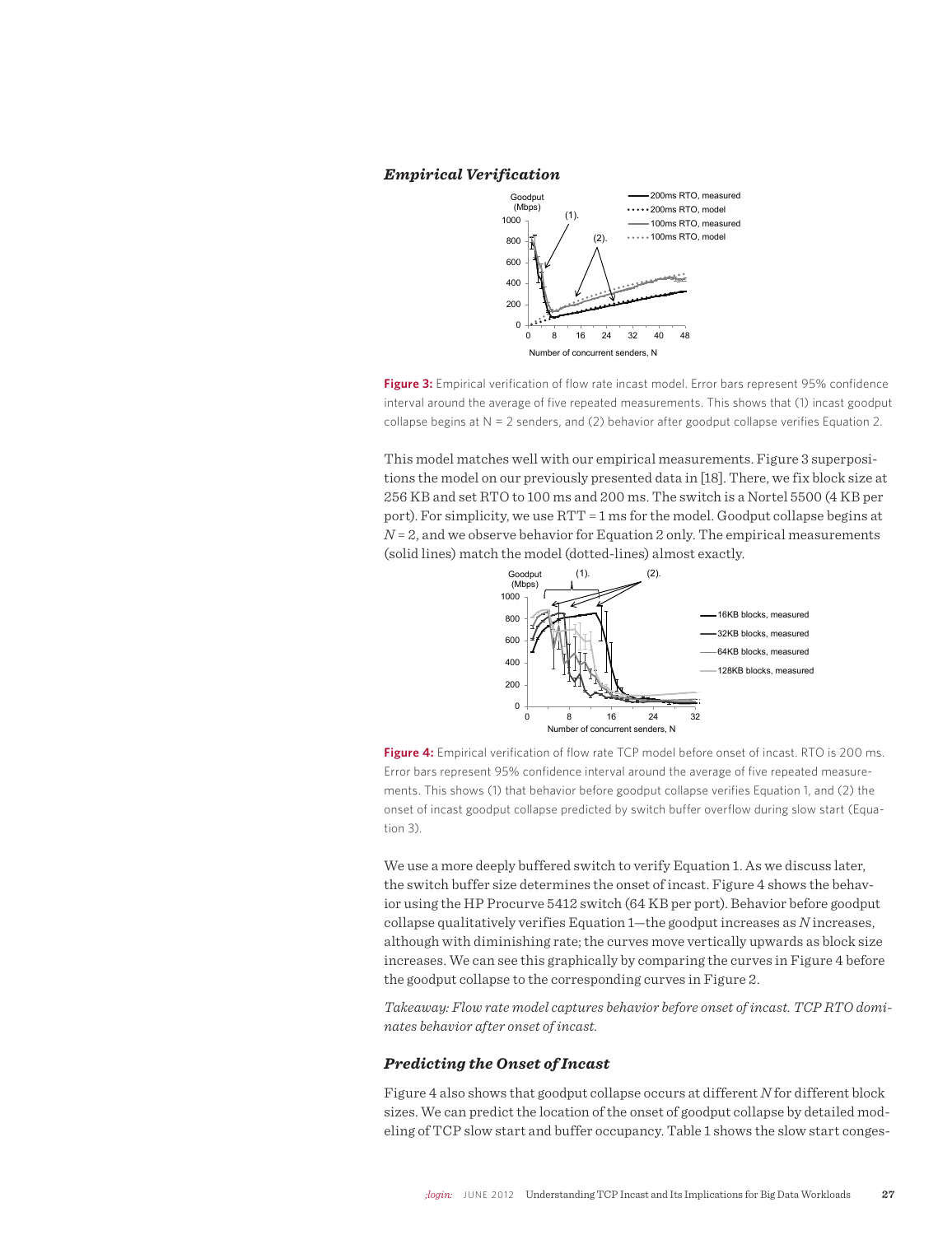tion window sizes versus each packet round trip. For 16 KB blocks, 12 concurrent senders of the largest congestion window of 5864 bytes would require 70368 bytes of buffer, larger than the available buffer of 64 KB per port. Goodput collapse begins after *N* = 13 concurrent senders. The discrepancy of 1 comes from the fact that there is additional "buffer" on the network beyond the packet buffer on the switch, e.g., packets in flight, buffer at the sender machines, etc. According to this logic, goodput collapse should take place according to Equation 3. The equation accurately predicts that for Figure 4, the goodput collapse for 16 KB, 32 KB, and 64 KB blocks begin at 13, 7, and 4 concurrent senders, respectively, and for Figure 3, the goodput collapse is well underway at 2 concurrent senders.

| Round trip     | 16KB blocks | 32KB blocks | 64KB blocks | 128KB blocks |
|----------------|-------------|-------------|-------------|--------------|
| 1              | 1,448       | 1.448       | 1.448       | 1,448        |
| $\mathbf{2}$   | 2,896       | 2,896       | 2,896       | 2,896        |
| 3              | 5,792       | 5,792       | 5,792       | 5,792        |
| $\overline{4}$ | 5,864       | 11,584      | 11,584      | 11,584       |
| 5              |             | 10,280      | 23,168      | 23,168       |
| 6              |             |             | 19,112      | 46,336       |
| 7              |             |             |             | 36,776       |

$$
N_{initialGood put collapse} = \left| \frac{perSenderBuffer}{largest SlowStartCwnd} \right| + 1 \tag{3}
$$

**Table 1**: TCP slow start congestion window size in bytes versus number of round trips. We verified using sysctl that Linux begins at 2x base MSS, which is 1448 bytes.

*Takeaway: For small flows, the switch buffer space determines the onset of incast.*

## *Second Order Effects*

Figure 4 also suggests the presence of second-order effects not explained by Equations 1 to 3. Equation 3 predicts that goodput collapse for 128 KB blocks should begin at *N* = 2 concurrent senders, while the empirically observed goodput collapse begins at *N* = 4 concurrent senders. It turns out that block sizes of 128 KB represent a transition point from RTO-during-slow-start to more complex modes of behavior.

We repeat the experiment for block size = 128 KB, 256 KB, 512 KB, and 1024 KB. Figure 5 shows the results, which includes several interesting effects.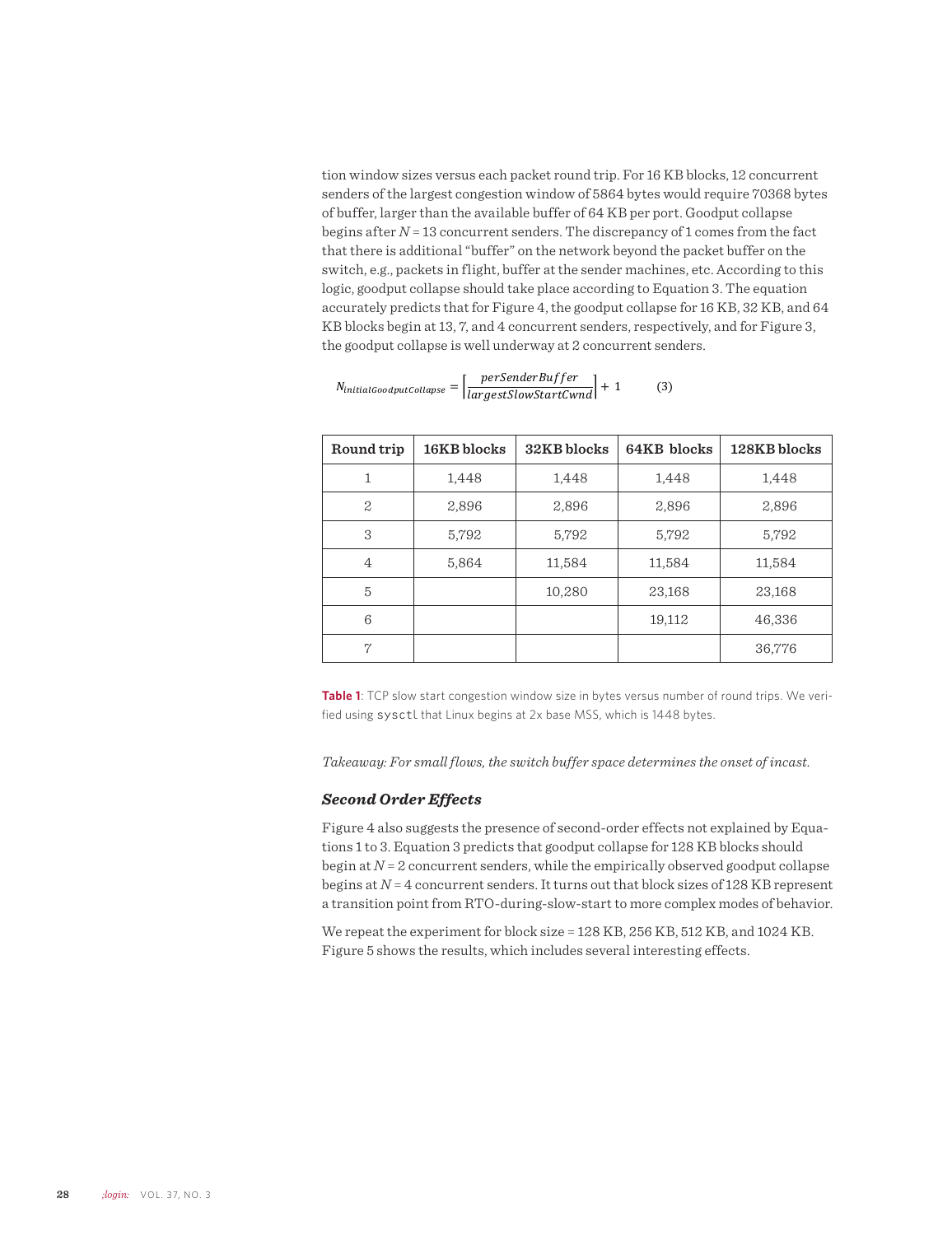

**Figure 5:** Second-order effects other than RTO during slow start. Measurements done on HP Procurve 5412 switches (64 KB per port). RTO is 200 ms. Error bars represent 95% confidence interval around the average of five repeated measurements. Showing (1) partial RTOs more accurately modeling incast behavior for large blocks, (2) transition between single and multiple partial RTOs, and (3) triple duplicate ACKs causing more gradual, block size–independent onset of incast.

First, for block size = 512 KB and 1024 KB, the goodput immediately after the onset of incast is given by Equation 4. It differs from Equation 2 by the multiplier  $\alpha$  for the RTO in the denominator. This  $\alpha$  is an empirical constant and represents a behavior that we call partial RTO. What happens is as follows. When RTO takes place, TCP SACK (turned on by default in Linux) allows transmission of further data, until the congestion window can no longer advance due to the lost packet. Hence, the link is idle for a duration of less than the full RTO value. Hence we call this effect partial RTO. For block size =  $1024$  KB,  $\alpha$  is 0.6, and for block size =  $512$  $KB, \alpha$  is 0.8.

$$
Goodput_{beforeIncast} = \frac{blockSize}{\alpha \times RTO + RTT + \frac{blockSize \times N}{linkBandwidth}} \times N
$$
 (4)

Second, beyond a certain number of concurrent senders,  $\alpha$  transitions to something that approximately doubles its initial value (0.6 to 1.0 for block size = 1024 KB, 0.8 to 1.5 for block size = 512 KB). This simply represents that two partial RTOs have occurred.

Third, the goodput collapse for block size = 256 KB, 512 KB, and 1024 KB is more gradual compared with the cliff-like behavior in Figure 4. Further, this gradual goodput collapse has the same slope across different block size. Two factors explain this behavior. First, flows with block size greater than 128 KB have a lot more data to send even after the buffer space is filled with packets sent during slow start (Equation 3 and Table 1). Second, even when the switch drops packets, TCP can sometimes recover. Empirical evidence of this fact exists in Figure 4. There, for block size = 16 KB and *N* = 13 to 16 concurrent senders, at least one of five repeated measurements manages to get goodput close to 90% of link capacity. Goodput collapse happens for other runs because the packets are dropped in a way that a connection with little additional data to send would observe only a single or double duplicate ACK and would go into RTO soon after. Larger blocks suffer less from this problem because the ongoing data transfers trigger triple duplicate ACK with higher probability. Thus, the connection retransmits, enters congestion avoidance, and avoids RTO. Hence the gradual goodput collapse.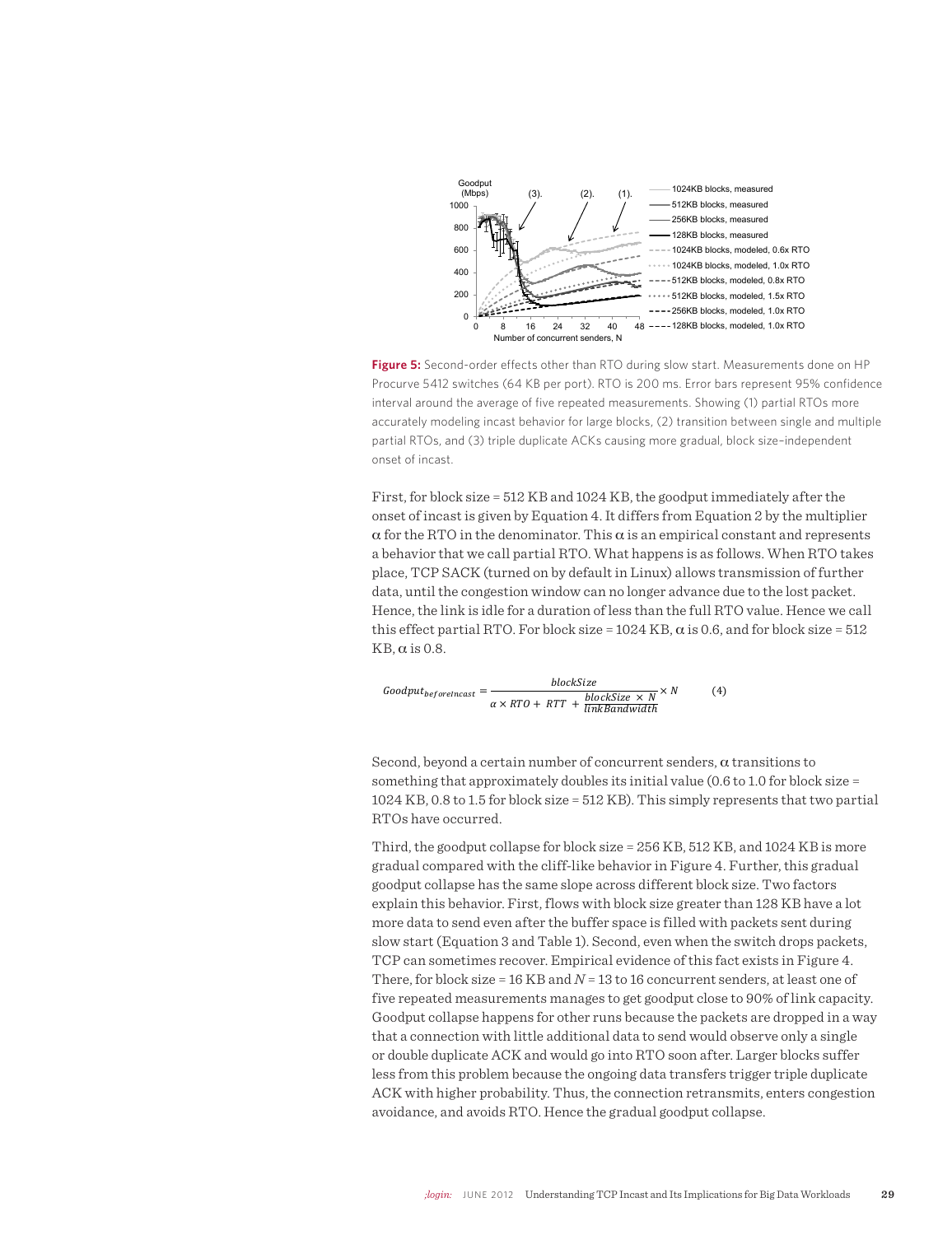We should point out that SACK semantics are independent of duplicate ACKs, since SACK is layered on top of existing cumulative ACK semantics [23].

*Takeaway: Second-order effects include partial RTO due to SACK, multiple partial RTOs, and triple duplicate ACKs causing more gradual onset of incast.* 

### *Good Enough Model*

Unfortunately, some parts of the model remain qualitative. We admit that the full interaction between triple duplicate ACKs, slow start, and available buffer space requires elaborate treatment far beyond the flow rate and buffer occupancy analysis presented here.

That said, the models here represent the first time we quantitatively explain major features of the incast goodput collapse. Comparable results in related work [28, 25] can be explained by our models also. The analysis allows us to reason about the significance of incast for future big data workloads later in the article.

## **Incast in Hadoop MapReduce**

Hadoop represents an interesting case study of how incast affects application-level behavior. Hadoop is an open source implementation of MapReduce, a distributed computation paradigm that played a key part in popularizing the phrase "big data." Network traffic in Hadoop consists of small flows carrying control packets for various cluster coordination protocols, and larger flows carrying the actual data being processed. Incast potentially affects Hadoop in complex ways. Further, Hadoop may well mask incast behavior, because the network forms only a part of the overall computation and data flow. Our goal for this section is to answer whether incast affects Hadoop, by how much, and under what circumstances.

We perform two sets of experiments. First, we run stand-alone, artificial Hadoop jobs to find out how much incast impacts each component of the MapReduce data flow. Second, we replay a scaled-down, real-life production workload using previously published tools [17] and cluster traces from Facebook, a leading Hadoop user, to understand the extent to which incast affects whole workloads. These experiments take place on the same DETER machines as those in the previous section. We use only the large buffer Procurve switch for these experiments.

## *Stand-alone jobs*

Table 2 lists the Hadoop cluster settings we considered. The actual stand-alone Hadoop jobs are hdfsWrite, hdfsRead, shuffle, and sort. The first three jobs stress one part of the Hadoop I/O pipeline at a time. Sort represents a job with 1-1-1 ratio between read, shuffled, and written data. We implement these jobs by modifying the randomwriter and randomtextwriter examples that are pre-packaged with recent Hadoop distributions. We set the jobs to write, read, shuffle, or sort 20 GB of terasort format data on 20 machines.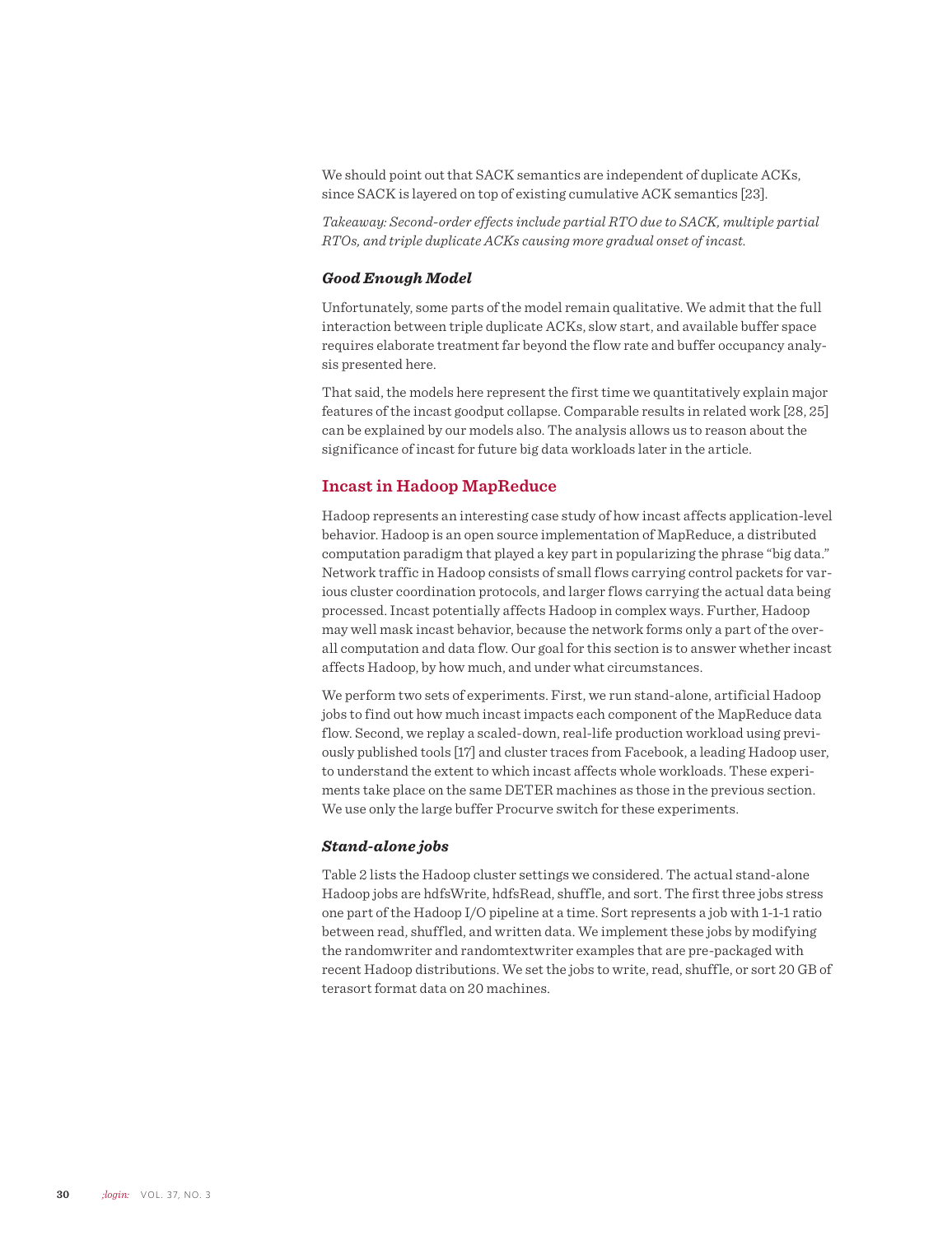#### **EXPERIMENT SETUP**

| Parameter                     | <b>Values</b>                      |  |
|-------------------------------|------------------------------------|--|
| Hadoop jobs                   | hdfsWrite, hdfsRead, shuffle, sort |  |
| TCP version                   | Linux-2.6.28.1, 1ms-min-RTO        |  |
| Hadoop version                | 0.18.2, 0.20.2                     |  |
| Switch model                  | HP Procurve 5412                   |  |
| Number of machines            | 20 workers and 1 master            |  |
| fs.inmemory.size.mb           | 75,200                             |  |
| io.file.buffer.size           | 4096, 131072                       |  |
| io.sort.mb                    | 100,200                            |  |
| io.sort.factor                | 10,100                             |  |
| dfs.block.size                | 67108864, 536870912                |  |
| dfs.replication               | 3,1                                |  |
| mapred.reduce.parallel.copies | 5,20                               |  |
| mapred.child.java.opts        | $-Xmx200m$ , $-Xmx512M$            |  |

**Table 2:** Hadoop parameter values for experiments with stand-alone jobs

The TCP versions are the same as before—standard Linux 2.6.28.1, and modified Linux 2.6.28.1 with tcp\_rto\_min set to 1 ms. We consider Hadoop versions 0.18.2 and 0.20.2. Hadoop 0.18.2 is considered a legacy, basic, but still relatively stable and mature distribution. Hadoop 0.20.2 is a more fully featured distribution that introduces some performance overhead for small jobs [17]. Subsequent Hadoop improvements have appeared on several disjoint branches that are currently being merged, and 0.20.2 represents the last time there was a single mainline Hadoop distribution [30].

The rest of the parameters are detailed Hadoop configuration settings. Tuning these parameters can considerably improve performance, but requires specialist knowledge about the interaction between Hadoop and the cluster environment. The first value for each configuration parameter in Table 2 represents the default setting. The remaining values are tuned values, drawn from a combination of Hadoop sort benchmarking [1], suggestions from enterprise Hadoop vendors [4], and our own experiences. One configuration worth further explaining is dfs .replication. It controls the degree of data replication in HDFS. The default setting is threefold data replication to achieve fault tolerance. For use cases constrained by storage capacity, the preferred method is to use HDFS RAID [14], which achieves fault tolerance with 1.4x overhead, much closer to the ideal onefold replication.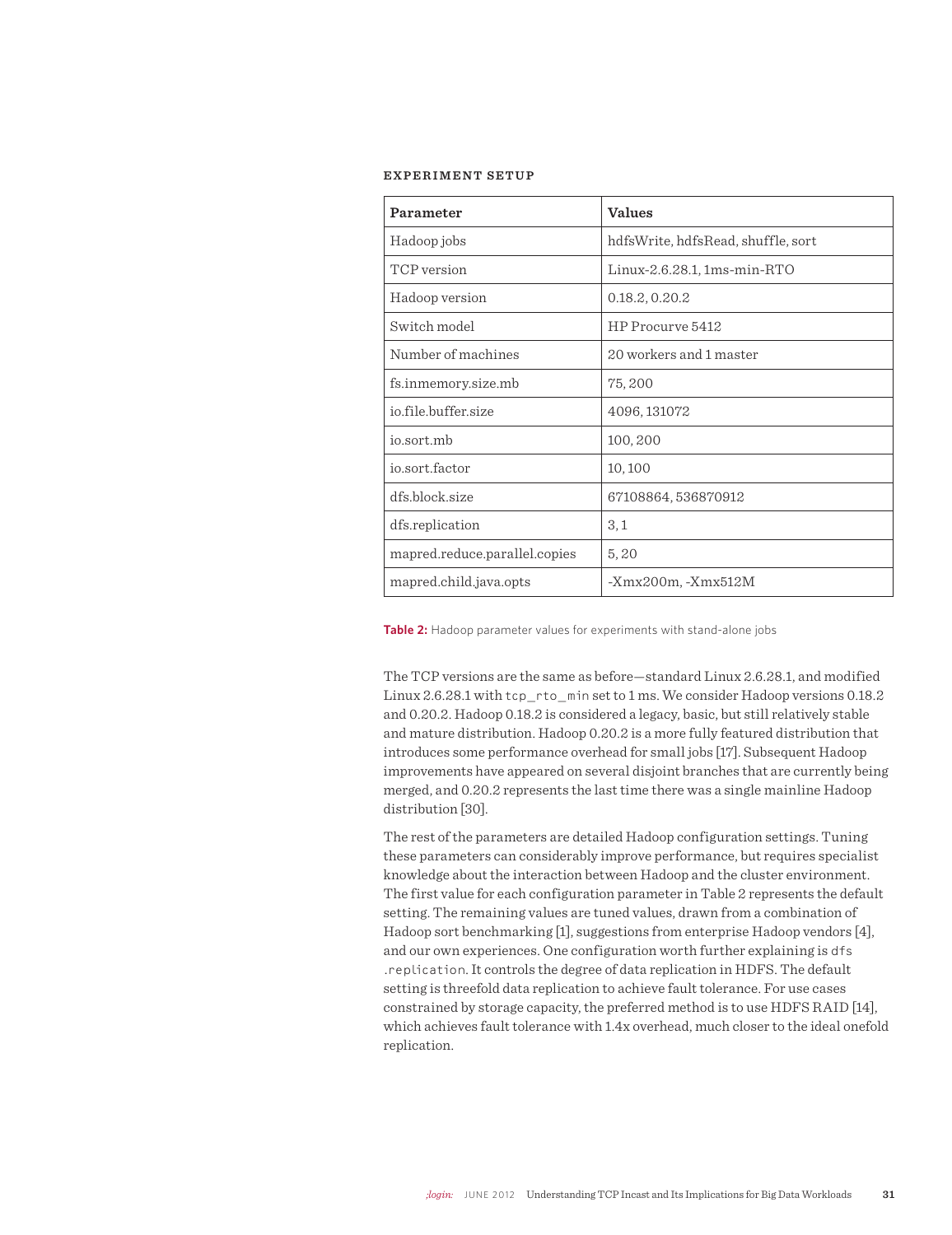#### **RESULTS**



**Figure 6:** Hadoop stand-alone job completion times and incast overhead. Measurements done on HP Procurve 5412 switches (64 KB per port). The error bars show 95% confidence intervals from 20 repeated measurements. The confidence intervals are not overlapping for both settings.

Figure 6 shows the results for Hadoop 0.18.2. We consider two performance metrics: job completion time and incast overhead. We define incast overhead according to Equation 5, i.e., the difference between job completion time under default and 1 ms-min-RTO TCP, normalized by the job completion time for 1 ms-min-RTO TCP. The default Hadoop has very high incast overhead, while for tuned Hadoop, the incast overhead is barely visible. However, the tuned Hadoop-0.18.2 setting leads to considerably lower job completion times.

#### $t = jobCompletionTime$

$$
IncastOverhead = \frac{t_{defaultTCP} - t_{1ms-min-RTO}}{t_{1ms-min-RTO}} \tag{5}
$$

The results illustrate a subtle form of Amdahl's Law, which explains overall improvement to a system when only a part of the system is being improved. Here, the amount of incast overhead depends on how much network data transfers contribute to the overall job completion time. The default Hadoop configurations result in network transfers contributing to a large fraction of the overall job completion time. Thus, incast overhead is clearly visible. Conversely, for tuned Hadoop overall job completion time is already low. Incast overhead is barely visible because the network transfer time is low.

We repeat these measurements on Hadoop 0.20.2. Compared with Hadoop 0.18.2, the more recent version of Hadoop sees a performance improvement for the default configuration. For the optimized configuration, Hadoop 0.20.2 sees performance overhead of around 10 seconds for all four job types. This result is in line with our prior comparisons between Hadoop versions 0.18.2 and 0.20.2 [17]. Unfortunately, 10 seconds is also the performance improvement for using TCP with 1ms-min-RTO. Hence, the performance overhead in Hadoop 0.20.2 masks the benefits of addressing incast.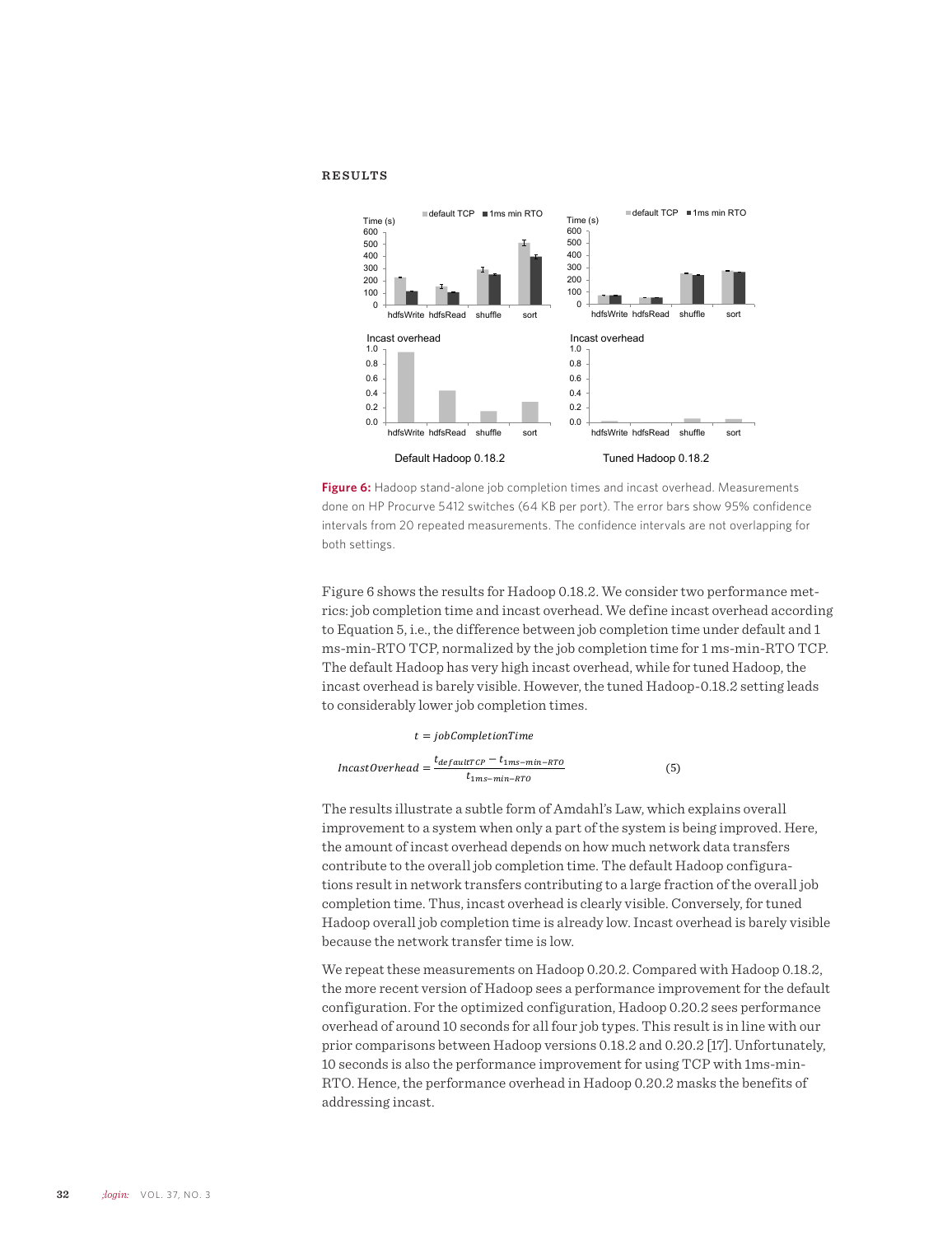*Takeaway: Incast does affect Hadoop. The performance impact depends on cluster configurations, as well as data and compute patterns in the workload.* 

#### *Real-life Production Workloads*

The results in the above subsection indicate that to find out how much incast *really* affects Hadoop, we must compare the default and 1 ms-min-RTO TCP while replaying real-life production workloads.

Previously, such evaluation capabilities have been exclusive to enterprises that run large-scale production clusters. Recent years have witnessed a slow but steady growth of public knowledge about front-line production workloads [29, 10, 17, 15, 9], as well as emerging tools to replay such workloads in the absence of production data, code, and hardware [17, 16].

#### **WOR KLOAD ANALYSIS**

We obtained seven production Hadoop workload traces from five companies in social networking, e-commerce, telecommunications, and retail. Among these companies, only Facebook has so far allowed us to release their name and synthetic versions of their workload. We do have permission to share some summary statistics. The full analysis is under publication review.

Several observations are especially relevant to incast. Consider Figure 7, which shows the distribution of per job input, shuffle, and output data for all workloads. First, all workloads are dominated by jobs that involve data sizes of less than 1 GB. For jobs so small, scheduling and coordination overhead dominate job completion time. Therefore, incast will make a difference only if the workload intensity is high enough that Hadoop control packets alone would overwhelm the network. Second, all workloads do contain jobs at the 10s TB or even 100s TB scale. This compels the operators to use Hadoop 0.20.2. This version of Hadoop is the first to incorporate the Hadoop fair scheduler [29]. Without it, the small jobs arriving behind very large jobs would see FIFO head of queue blocking and would suffer wait times of hours or even days. This feature is so critical that cluster operators use it despite the performance overhead for small jobs. Hence, it is likely that in Hadoop 0.20.2, incast will be masked by the performance overhead.

#### **WORKLOAD REPLAY**



**Figure 7:** Per job input, shuffle, and output size for each workload. *FB-\** workloads come from a six-month cluster trace in 2009 and a 45-day trace in 2010. *CC-\** workloads come from traces of up to two months long at various customers of Cloudera, which is a vendor of enterprise Hadoop.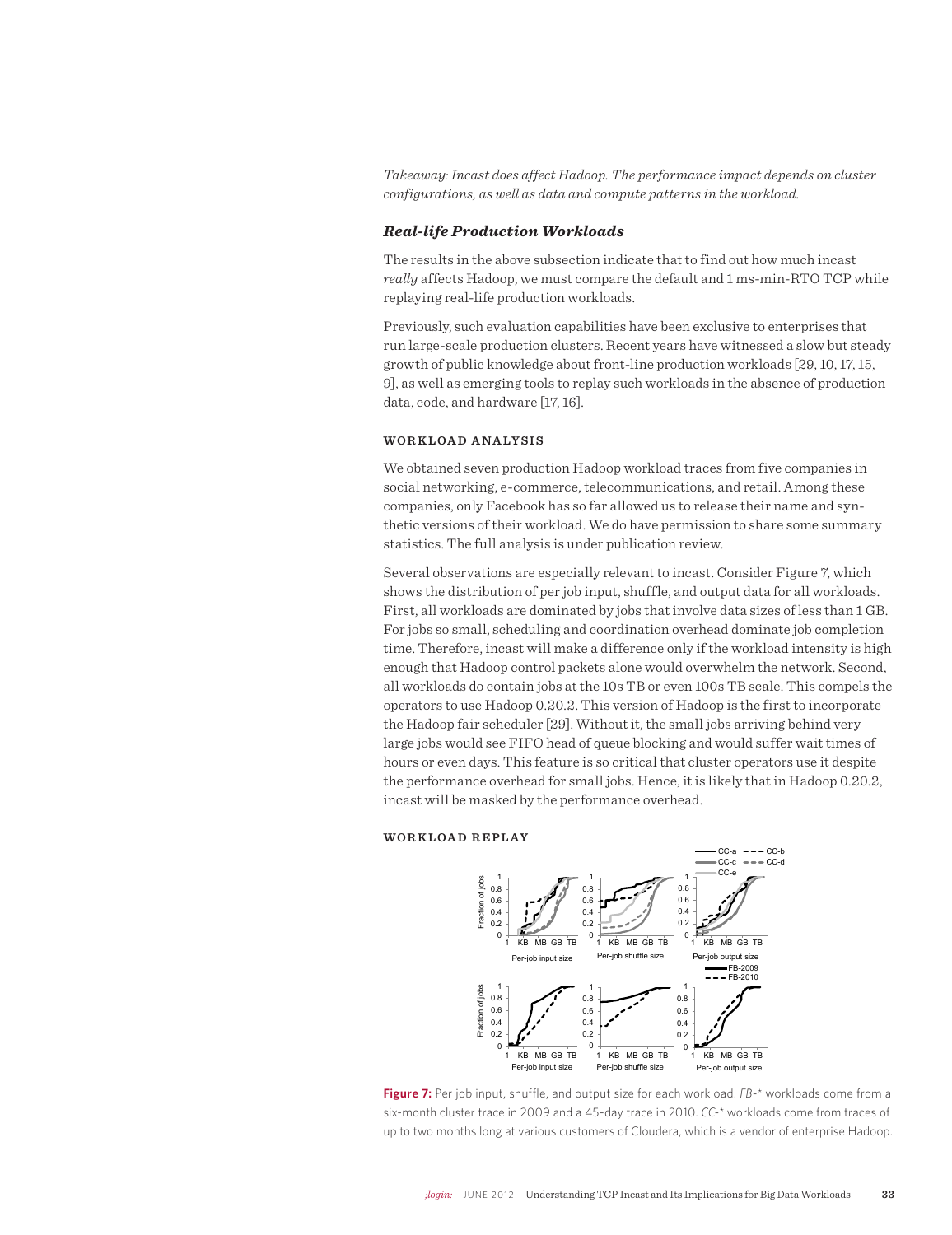We replay a day-long Facebook 2009 workload on the default and 1 ms-min-RTO versions of TCP. We synthesize this workload using the method in [17]. It captures in a relatively short synthetic workload the representative job submission and computation patterns for the entire six-month trace.

Our measurements confirm the hypothesis earlier. Figure 8 shows the distribution of job completion times. We see that the distribution for 1 ms-min-RTO is 10–20 seconds right-shifted compared with the distribution for default TCP. This is in line with the 10–20 seconds overhead we saw in the workload-level measurements in [17], as well as the stand-alone job measurements earlier in the article. The benefits of addressing incast are completely masked by overhead from other parts of the system.



**Figure 8:** Distribution of job completion times for the *FB-2009* workload.

Figure 9 offers another perspective on workload-level behavior. The graphs show two sequences of 100 jobs, ordered by submission time, i.e., we take snapshots of two continuous sequences of 100 jobs out of the total 6000+ jobs in a day. These graphs indicate the behavior complexity once we look at the entire workload of thousands of jobs and diverse interactions between concurrently running jobs. The 10–20 seconds performance difference on small jobs becomes insignificant noise in the baseline. The few large jobs take significantly longer than the small jobs and stand out visibly from the baseline. For these jobs, there are no clear patterns to the performance of 1 ms-min-RTO versus standard TCP.



**Figure 9:** Sequences of job completion times

The Hadoop community is aware of the performance overheads in Hadoop 0.20.2 for small jobs. Subsequent versions partially address these concerns [22]. It would be worthwhile to repeat these experiments once the various active Hadoop code branches merge back into the next mainline Hadoop [30].

*Takeaway: Small jobs dominate several production Hadoop workloads. Non-network overhead in present Hadoop versions masks incast behavior for these jobs.*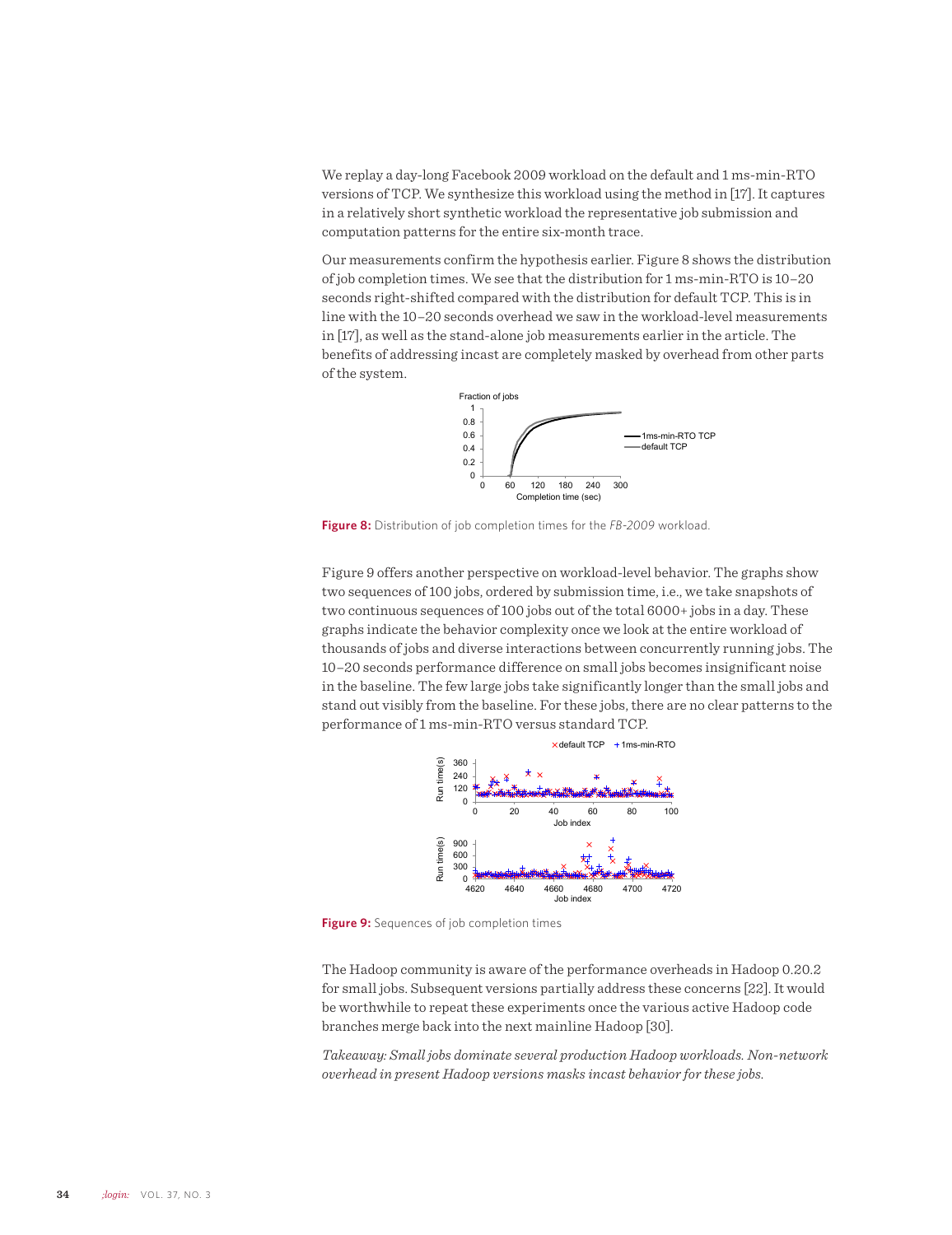# **Incast for Future Big Data Workloads**

Hadoop is an example of the rising class of big data computing paradigms, which almost always involve some amount of network communications. To understand how incast affects future big data workloads, one needs to appreciate the technology trends that drive the rising prominence of big data, the computational demands that result, and the countless design and mis-design opportunities, as well as the root causes of incast.

We believe that the top technology trends driving the prominence of big data include (1) increasingly easy and economical access to large-scale storage and computation infrastructure [11, 7]; (2) ubiquitous ability to generate, collect, and archive data about both technology systems and the physical world [19]; and (3) growing desire and statistical literacy across many industries to understand and derive value from large datasets [2, 13, 24, 20].

Several data analysis trends emerge, confirmed by the cluster operators who provided the traces in Figure 7:

- 1. There is increasing desire to do interactive data analysis, as well as streaming analysis. The goal is to have humans with non-specialist skills explore diverse and evolving data sources, and once they discover a way to extract actionable insights, such insights should be updated based on incoming data in a timely and continuous fashion.
- 2. Bringing such data analytic capability to non-specialists requires high-level computation frameworks built on top of common platforms such as MapReduce. Examples of such frameworks in the Hadoop MapReduce ecosystem include HBase, Hive, Pig, Sqoop, Oozie, and others.
- 3. Data sizes grow faster than the size per unit cost of storage and computation infrastructure. Hence, efficiently using storage and computational capacity are major concerns.

Incast plays into these trends as follows. The desire for interactive and streaming analysis requires highly responsive systems. The data sizes required for these computations are small compared with those required for computations on historical data. We know that when incast occurs, the RTO penalty is especially severe for small flows. Applications would be potentially forced to either delay the analysis response or give answers based on partial data. Thus, incast could emerge as a barrier for high quality interactive and streaming analysis.

The desire to have non-specialists use big data systems suggests that functionality and usability should be the top design priorities. Incast affects performance, which can be interpreted as a kind of usability. It becomes a priority only after we have a functional system. Also, as our Hadoop experiments demonstrate, performance tuning for multi-layered software stacks would need to confront multiple layers of complexity and overhead.

The need for storage capacity efficiency entails storing compressed data, performing data deduplication, or using RAID instead of data replication to achieve fault tolerance. In such environments, memory locality becomes the top concern, and disk or network locality becomes secondary [8]. If the workload characteristics permit a high level of memory or disk locality, network traffic gets decreased, the application performance increases, and incast becomes less of a concern.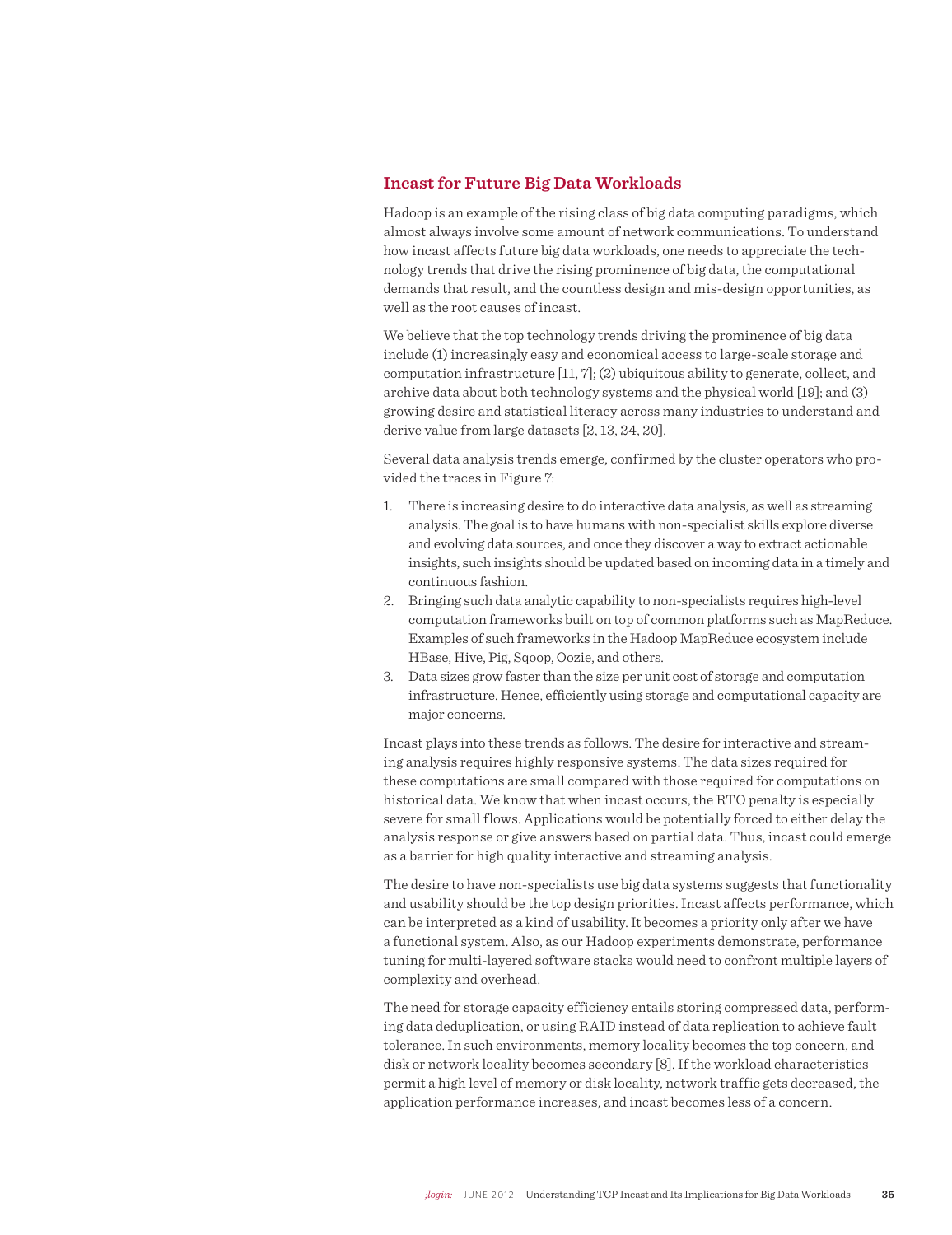The need for computational capacity efficiency implies that computing infrastructure needs to be more highly utilized. Network demands will thus increase. Consolidating diverse applications and workloads multiplexes many network traffic patterns. Incast will likely occur with greater frequency. Further, additional TCP pathologies may be revealed, such as the similarly phrased TCP outcast problem, which affects link share fairness for large flows [26].

# **Recommendations**

### *Set TCP minimum RTO to 1 ms.*

Future big data workloads likely reveal TCP pathologies other than incast. Incast and similar behavior are fundamentally transport-level problems. It is not resource effective to overhaul the entire TCP protocol, redesign switches, or replace the datacenter network to address a single problem. Setting tcp\_rto\_min is a configuration parameter change that produces low overhead, is immediately deployable, and, as we hope our experiments show, does no harm inside the datacenter.

## *Deploy better tracing infrastructure.*

It is not yet clear how much incast will impact future big data workloads. This article discusses several contributing factors, but we need further information to determine which factors dominate under what circumstances. Better tracing helps remove the uncertainty. Where possible, such insights should be shared with the general community. We hope the workload comparisons in this article encourage similar, cross-organizational efforts elsewhere.

## *Apply a scientific design process.*

We believe future big data systems demand a departure from some design approaches that emphasize implementation over measurement and validation. The complexity, diversity, scale, and rapid evolution of such systems imply that mis-design opportunities proliferate, redesign costs increase, experiences rapidly become obsolete, and intuitions become hard to develop. Our approach in this article involves performing simplified experiments, developing models based on first principles, empirically validating these models, then connecting the insights to real life by introducing increasing levels of complexity. We hope our experiences tackling the incast problem demonstrate the value of a design process rooted in empirical measurement and evaluation.

### *Acknowledgments*

This research is supported in part by the UC Berkeley AMP Lab (https://amplab .cs.berkeley.edu/sponsors/), and the DARPA- and SRC-funded MuSyC FCRP Multiscale Systems Center. Thank you to Rik Farrow and Sara Alspaugh for proofreading a draft of the article. Thank you also to Keith Sklower for assistance with the DETER Testbed logistics.

#### *References*

[1] Apache Hadoop documentation: http://hadoop.apache.org/common/docs/ r0.20.2/cluster\_setup.html#Configuring+the+Hadoop+Daemons.

[2] Hadoop World 2011 speakers: http://www.hadoopworld.com/speakers/.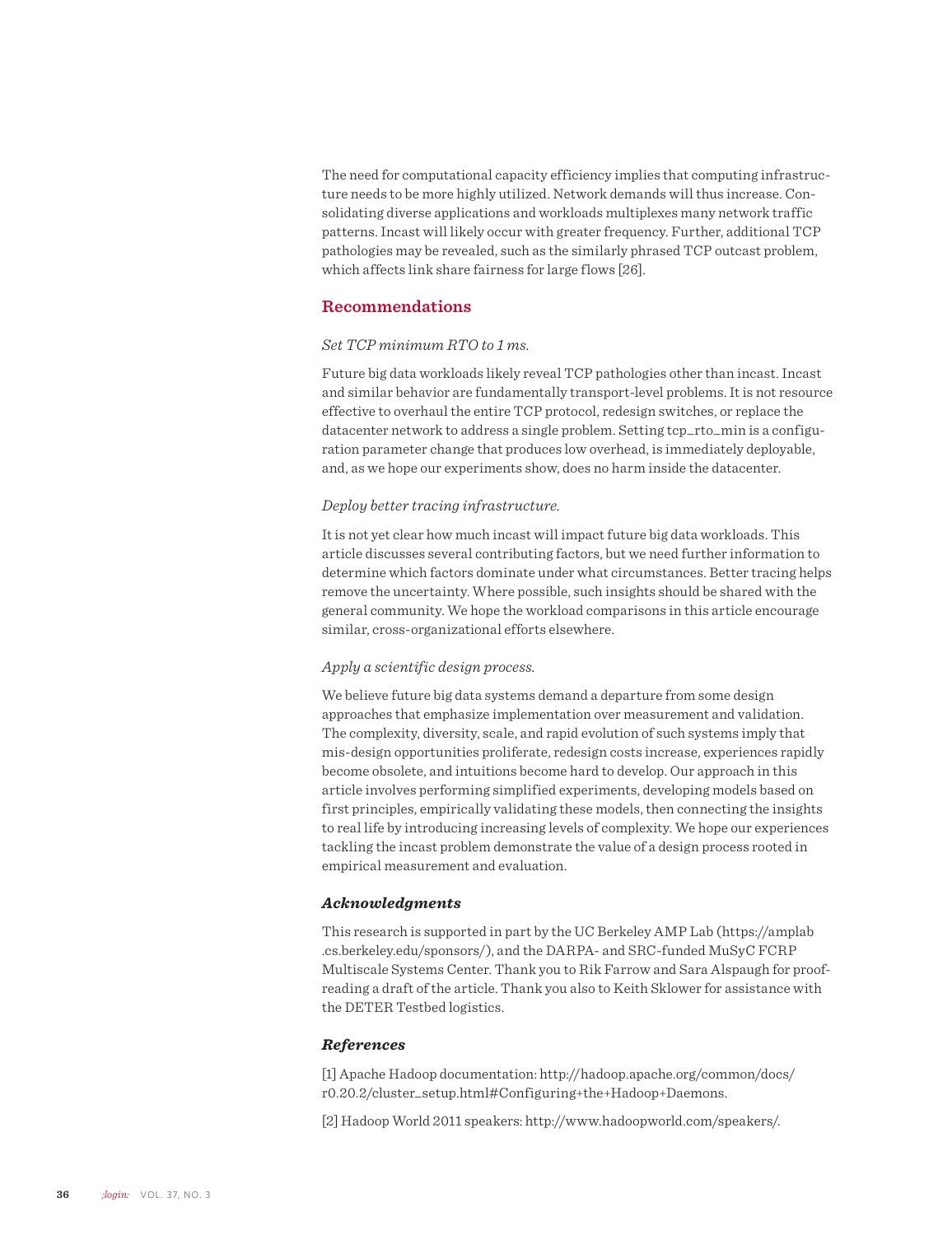[3] IEEE 802.1Qau standard—Congestion notification: http://www.ieee802.org/ 1/pages/802.1au.html.

[4] Personal communications with Cloudera engineering and support teams.

[5] M. Alizadeh et al. Data center TCP (DCTCP). In SIGCOMM 2010.

[6] M. Alizadeh et al. Data center transport mechanisms: Congestion control theory and IEEE standardization. In Annual Allerton Conference 2008.

[7] Amazon Web Services. Amazon Elastic Compute Cloud (Amazon EC2): http://aws.amazon.com/ec2/.

[8] G. Ananthanarayanan et al. Disk-locality in datacenter computing considered irrelevant. In HotOS 2011.

[9] G. Ananthanarayanan et al. PACMan: Coordinated memory caching for parallel jobs. In NSDI 2012.

[10] G. Ananthanarayanan et al. Scarlett: Coping with skewed content popularity in MapReduce clusters. In EuroSys 2011.

[11] Apache Foundation. Apache Hadoop: http://hadoop.apache.org/.

[12] T. Benzel et al. Design, deployment, and use of the deter testbed. In DETER 2007.

[13] D. Borthakur et al. Apache Hadoop goes realtime at Facebook. In SIGMOD 2011.

[14] D. Borthakur et al. HDFS RAID. Tech talk. Yahoo Developer Network. 2010.

[15] Y. Chen et al. Energy efficiency for large-scale MapReduce workloads with significant interactive analysis. In EuroSys 2012.

[16] Y. Chen et al. SWIM-Statistical workload injector for MapReduce: https://github.com/SWIMProjectUCB/SWIM/wiki.

[17] Y. Chen et al. The case for evaluating MapReduce performance using workload suites. In MASCOTS 2011.

[18] Y. Chen et al. Understanding TCP incast throughput collapse in datacenter networks. In WREN 2009.

[19] EMC and IDC iView. Digital universe: http://www.emc.com/leadership/ programs/digital-universe.htm.

[20] M. Isard et al. Quincy: Fair scheduling for distributed computing clusters. In SOSP 2009.

[21] E. Krevat et al. On application-level approaches to avoiding TCP throughput collapse in cluster-based storage systems. In PDSW 2007.

[22] T. Lipcon and Y. Chen. Hadoop and performance. Hadoop World 2011: http://www.hadoopworld.com/session/hadoop-and-performance/.

[23] M. Mathis et al. Request for Comments: 2018—TCP selective acknowledgment options: http://tools.ietf.org/html/rfc2018, 1996.

[24] S. Melnik et al. Dremel: Interactive analysis of Web-scale datasets. In VLDB 2010.